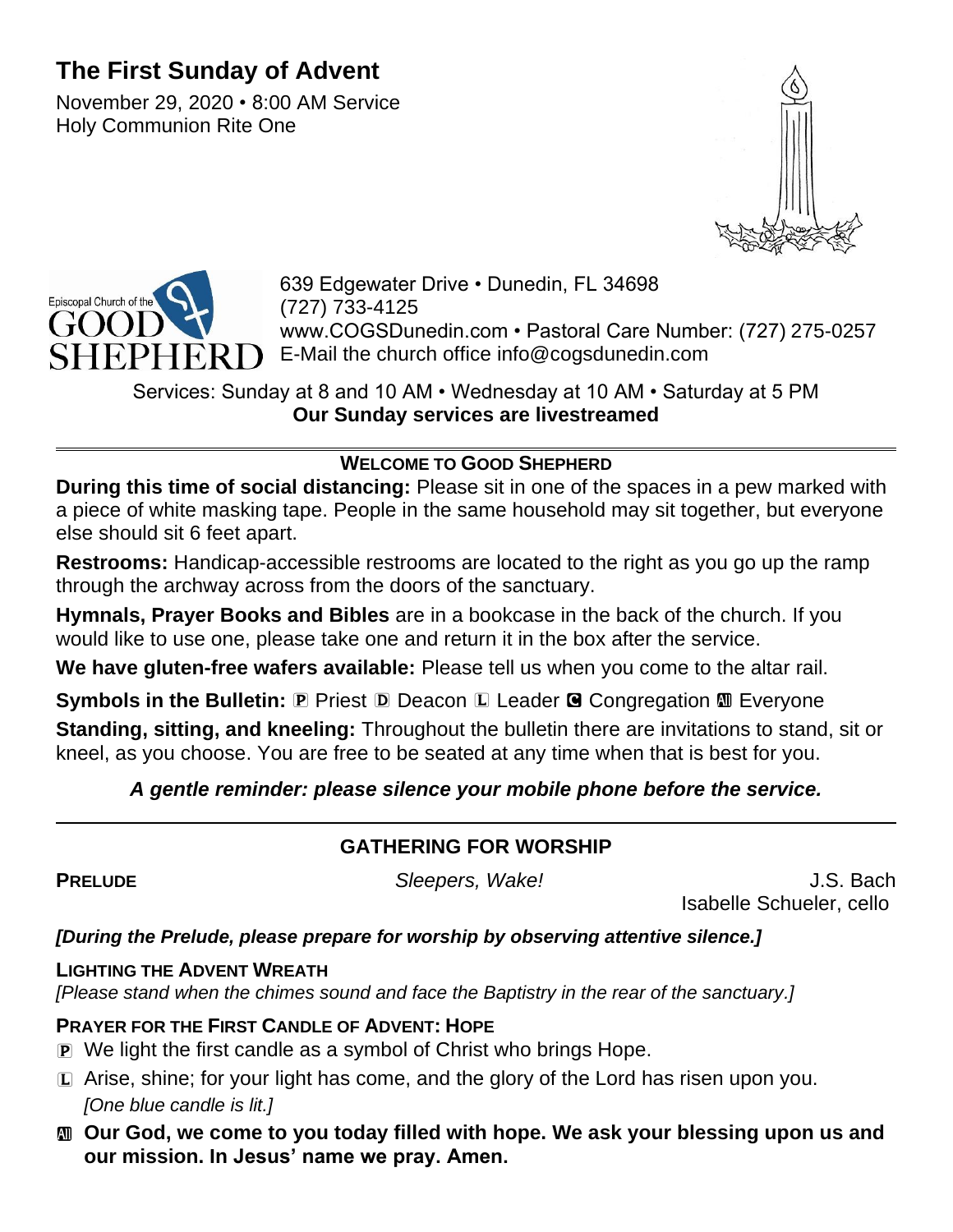#### **WELCOME, ANNOUNCEMENTS AND MISSION MOMENT**

*[Please be seated.]*

#### **ACCLAMATION**

*[Please stand.]* Symbols in the Bulletin **P** Priest, **D** Deacon, **G** Congregation, **L** Leader, **M** Everyone.

- P Blessed be God, Father, Son, and Holy Spirit.
- C **And blessed be his kingdom, now and for ever. Amen.**

#### **COLLECT FOR PURITY**

a **Almighty God, unto whom all hearts are open, all desires known, and from whom no secrets are hid: Cleanse the thoughts of our hearts by the inspiration of thy Holy Spirit, that we may perfectly love thee, and worthily magnify thy holy Name; through Christ our Lord. Amen.**

#### **COLLECT OF THE DAY**

 $\overline{p}$  The Lord be with you.

## C **And with thy Spirit.**

- P Let us pray… Almighty God, give us grace to cast away the works of darkness, and put on the armor of light, now in the time of this mortal life in which your Son Jesus Christ came to visit us in great humility; that in the last day, when he shall come again in his glorious majesty to judge both the living and the dead, we may rise to the life immortal; through him who lives and reigns with you and the Holy Spirit, one God, now and for ever.
- C **Amen.**

# **THE WORD OF GOD**

**THE READINGS:** Isaiah 64:1–9 • Psalm 80:1-7,16-18 • 1 Corinthians 1:3-9 • Mark 13:24-37 *[Please be seated.]*

## **THE FIRST READING**

L *The First Reading is taken from Isaiah, chapter 64…*

O that you would tear open the heavens and come down, so that the mountains would quake at your presence--as when fire kindles brushwood and the fire causes water to boil- -to make your name known to your adversaries, so that the nations might tremble at your presence! When you did awesome deeds that we did not expect, you came down, the mountains quaked at your presence.

From ages past no one has heard, no ear has perceived, no eye has seen any God besides you, who works for those who wait for him. You meet those who gladly do right, those who remember you in your ways. But you were angry, and we sinned; because you hid yourself we transgressed. We have all become like one who is unclean, and all our righteous deeds are like a filthy cloth.

We all fade like a leaf, and our iniquities, like the wind, take us away.

There is no one who calls on your name, or attempts to take hold of you; for you have hidden your face from us, and have delivered us into the hand of our iniquity.

Yet, O LORD, you are our Father; we are the clay, and you are our potter; we are all the work of your hand. Do not be exceedingly angry, O LORD, and do not remember iniquity forever. Now consider, we are all your people.

- L The Word of the Lord.
- C **Thanks be to God.**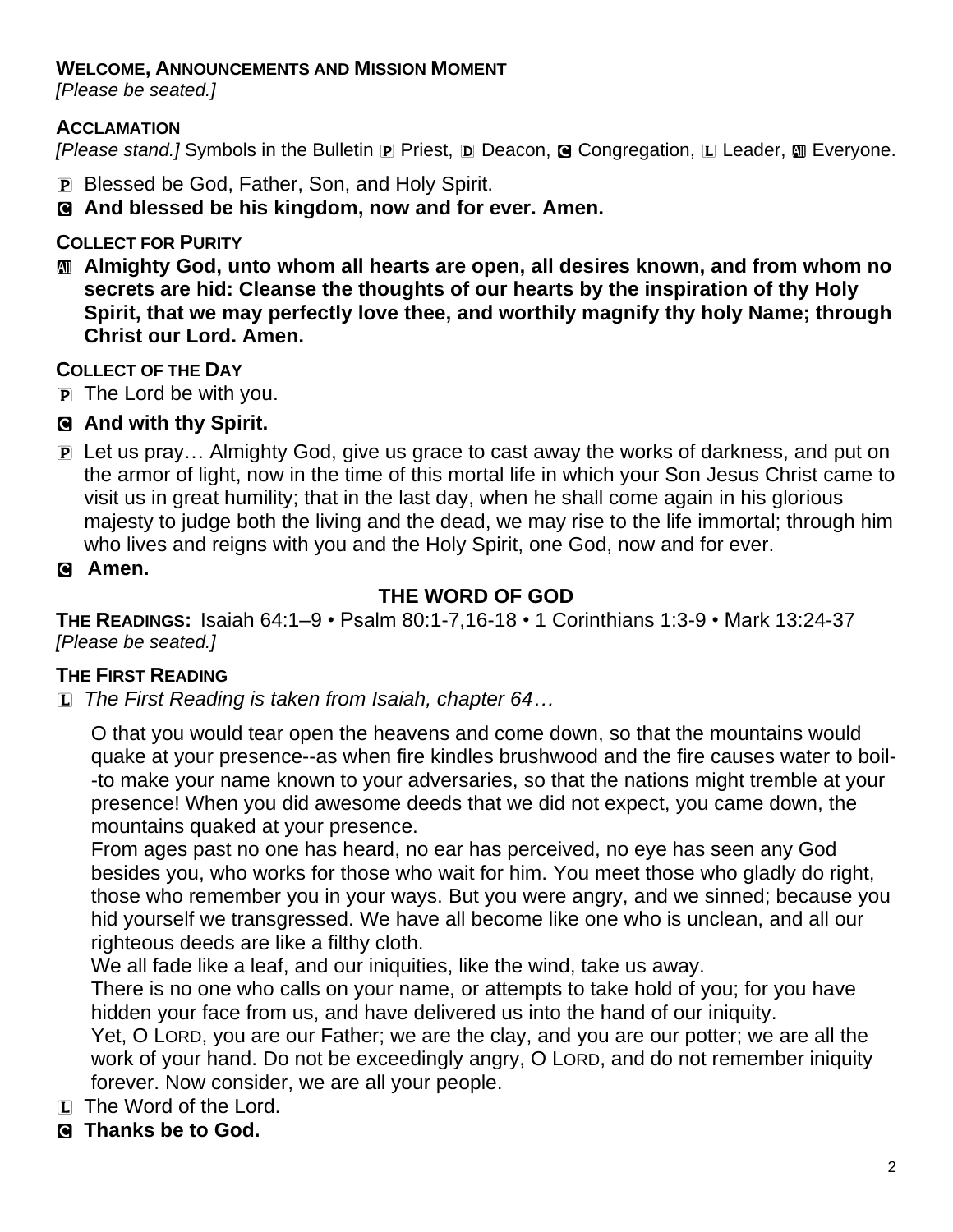## **THE PSALM**

- L *We will read responsively Psalm 80…*
- L Hear, O Shepherd of Israel, leading Joseph like a flock; shine forth, you that are enthroned upon the cherubim.
- C **In the presence of Ephraim, Benjamin, and Manasseh, stir up your strength and come to help us.**
- L Restore us, O God of hosts; show the light of your countenance, and we shall be saved.
- C **O LORD God of hosts, how long will you be angered despite the prayers of your people?**
- L You have fed them with the bread of tears; you have given them bowls of tears to drink.
- C **You have made us the derision of our neighbors, and our enemies laugh us to scorn.**
- L Restore us, O God of hosts; show the light of your countenance, and we shall be saved.
- C **Let your hand be upon the man of your right hand, the son of man you have made so strong for yourself.**
- $\Box$  And so will we never turn away from you; give us life, that we may call upon your Name.
- C **Restore us, O LORD God of hosts; show the light of your countenance, and we shall be saved.**

#### **THE SECOND READING**

L *The Second Reading is taken from 1 Corinthians, chapter 1….*

Grace to you and peace from God our Father and the Lord Jesus Christ.

I give thanks to my God always for you because of the grace of God that has been given you in Christ Jesus, for in every way you have been enriched in him, in speech and knowledge of every kind-- just as the testimony of Christ has been strengthened among you-- so that you are not lacking in any spiritual gift as you wait for the revealing of our Lord Jesus Christ. He will also strengthen you to the end, so that you may be blameless on the day of our Lord Jesus Christ. God is faithful; by him you were called into the fellowship of his Son, Jesus Christ our Lord.

- L The Word of the Lord.
- C **Thanks be to God.**

# **THE GOSPEL**

*[Please stand.]*

- D The Holy Gospel of our Lord Jesus Christ according to Mark.
- **G** Glory be to thee, O Lord.
- D Jesus said, "In those days, after that suffering, the sun will be darkened, and the moon will not give its light, and the stars will be falling from heaven, and the powers in the heavens will be shaken. Then they will see 'the Son of Man coming in clouds' with great power and glory. Then he will send out the angels, and gather his elect from the four winds, from the ends of the earth to the ends of heaven. "From the fig tree learn its lesson: as soon as its branch becomes tender and puts forth its leaves, you know that summer is near. So also, when you see these things taking place, you know that he is near, at the very gates. Truly I tell you, this generation will not pass away until all these things have taken place. Heaven and earth will pass away, but my words will not pass away. "But about that day or hour no one knows, neither the angels in heaven,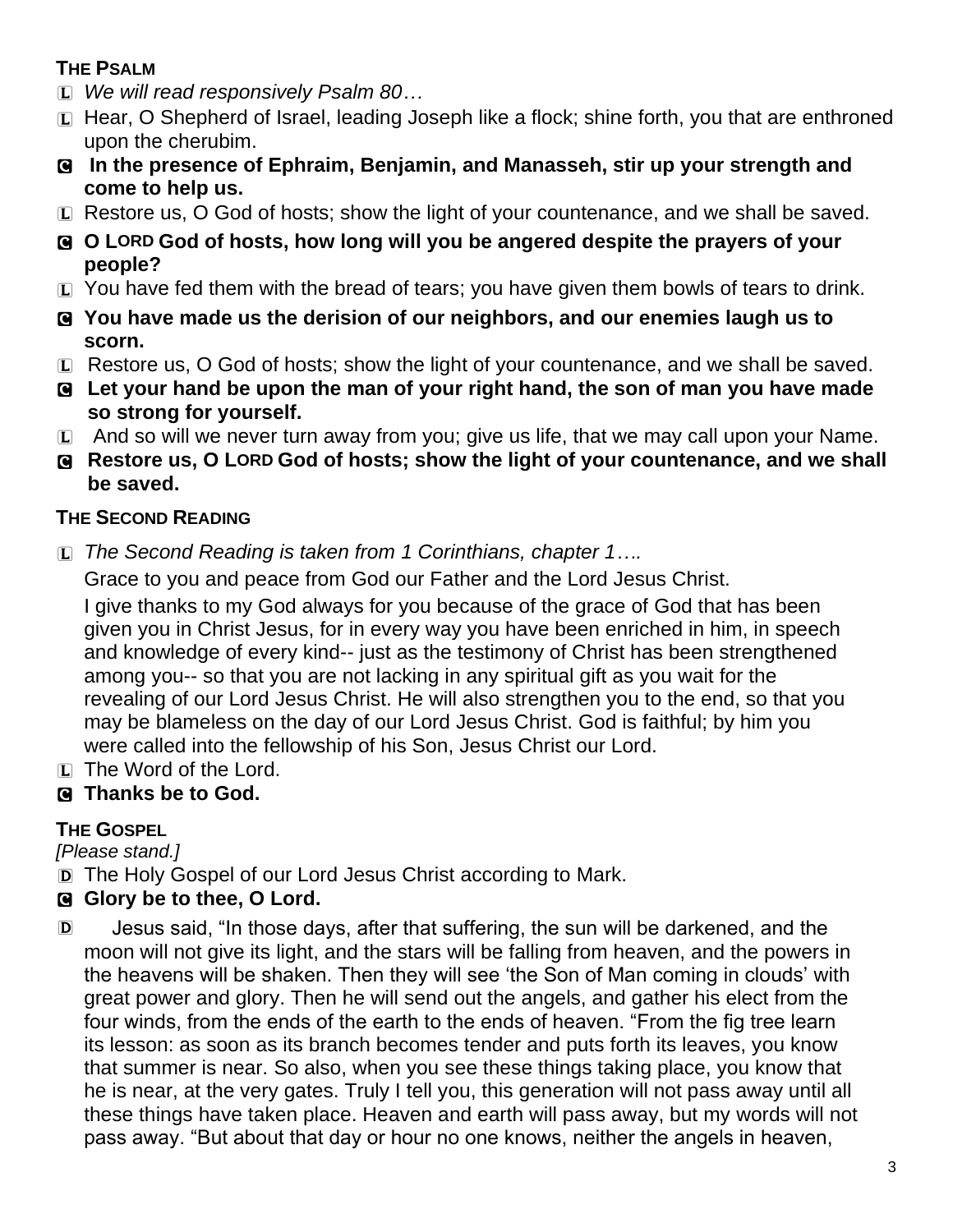nor the Son, but only the Father. Beware, keep alert; for you do not know when the time will come. It is like a man going on a journey, when he leaves home and puts his slaves in charge, each with his work, and commands the doorkeeper to be on the watch. Therefore, keep awake—for you do not know when the master of the house will come, in the evening, or at midnight, or at cockcrow, or at dawn, or else he may find you asleep when he comes suddenly. And what I say to you I say to all: Keep awake."

D The Gospel of the Lord.

#### C **Praise be to thee, O Christ.**

**SERMON** Michael Durning

*[Please be seated.]*

#### **NICENE CREED**

*[Please stand.]*

**M** We believe in one God, the Father, the Almighty, maker of heaven and earth, of all **that is, seen and unseen.** 

**We believe in one Lord, Jesus Christ, the only Son of God, eternally begotten of the Father, God from God, Light from Light, true God from true God, begotten, not made, of one Being with the Father. Through him all things were made. For us and for our salvation he came down from heaven: by the power of the Holy Spirit he became incarnate from the Virgin Mary, and was made man. For our sake he was crucified under Pontius Pilate; he suffered death and was buried. On the third day he rose again in accordance with the Scriptures; he ascended into heaven and is seated at the right hand of the Father. He will come again in glory to judge the living and the dead, and his kingdom will have no end.**

**We believe in the Holy Spirit, the Lord, the giver of life, who proceeds from the Father and the Son. With the Father and the Son he is worshiped and glorified. He has spoken through the Prophets. We believe in one holy catholic and apostolic Church. We acknowledge one baptism for the forgiveness of sins. We look for the resurrection of the dead, and the life of the world to come. Amen.**

#### **PRAYERS OF THE PEOPLE**

*[Please sit, stand, or kneel, as you prefer.]*

D Let us pray for the whole state of Christ's Church and the world.

 $\Box$  Almighty and everliving God, who in thy holy Word hast taught us to make prayers, and supplications, and to give thanks for all humanity Receive these our prayers which we offer unto thy divine Majesty, beseeching thee to inspire continually the Universal Church with the spirit of truth, unity, and concord; and grant that all those who do confess thy holy Name may agree in the truth of thy holy Word, and live in unity and godly love. We pray in hope,

## C **Hear our prayer.**

 $\Box$  Give grace, O heavenly Father, to all bishops, especially to Michael, our Presiding Bishop; Dabney, our Bishop; Barry and Michael, our Assisting Bishops; Michael, our Priest in Charge; and Cindy, our Deacon; to our companion diocese of the Dominican Republic; to these Episcopal Churches in our Diocese; St. Mary's, Bonita Springs; St. Monica's, Naples; and REACH-Rwanda; to the Clearwater Deanery Collaboration Partners; and to all priests, deacons, and the laity in their ministry; that they may, both by their life and doctrine, set forth thy true and lively Word, and rightly and duly administer thy holy Sacraments. We pray in hope,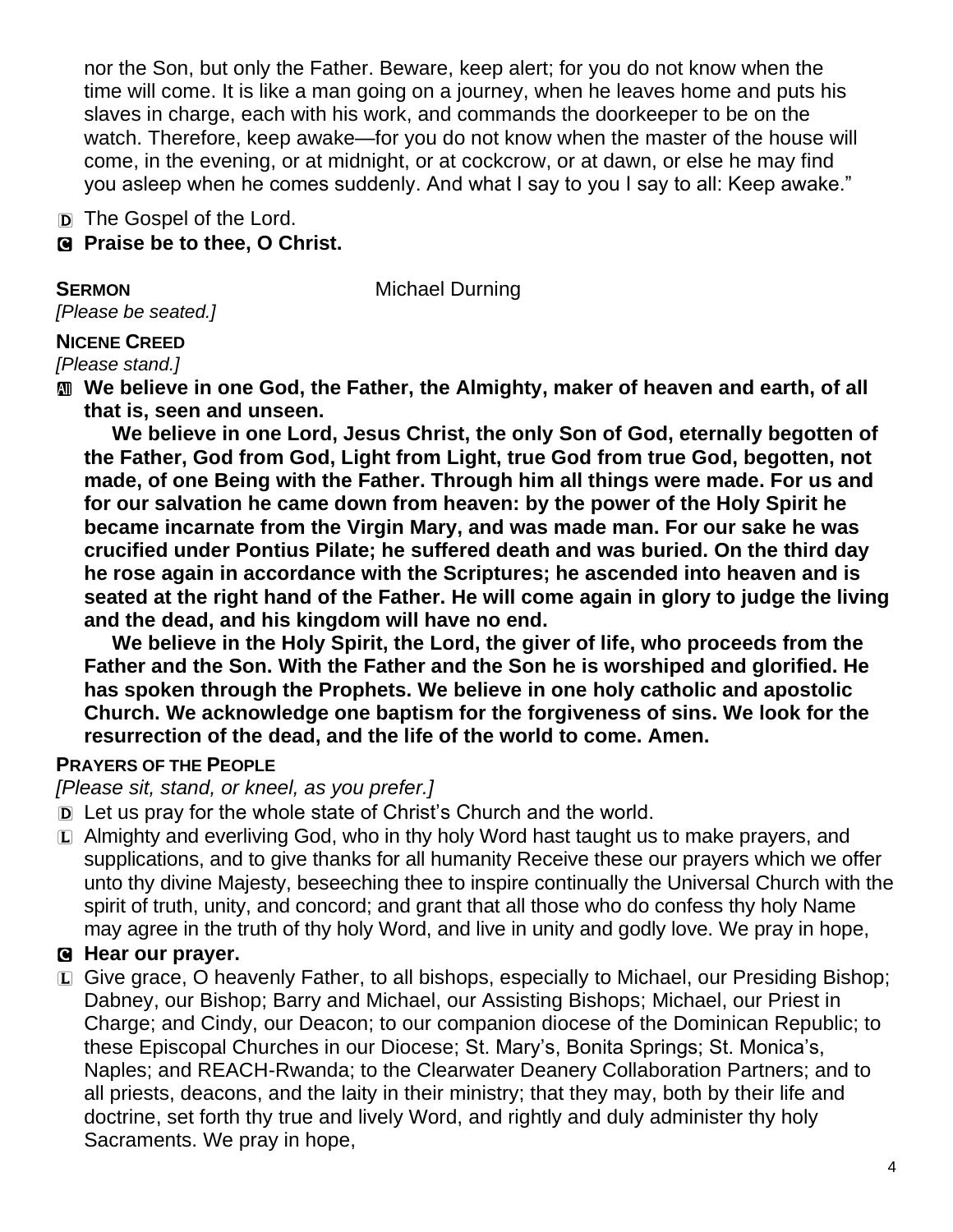# C **Hear our prayer.**

 $E$  And to all thy people give thy heavenly grace, and especially to this congregation here present; that, with meek heart and due reverence, they may hear and receive thy holy Word, truly serving thee in holiness and righteousness all the days of their life. We pray in hope,

# C **Hear our prayer.**

L We pray for the leaders of this nation, for those newly-elected to public office, the Congress, the President, and all others in authority. May they be guided by your Wisdom, and find strength and courage to know and accomplish your purposes in the midst of these days. We pray in hope,

# C **Hear our prayer.**

L And we most humbly beseech thee, of thy goodness, O Lord, to comfort and succor [*Add handwritten names from notebook*] and all those who, in this transitory life, are in trouble, sorrow, need, sickness, or any other adversity, especially those listed in the weekly news who have asked for our prayers. I now invite you to pray for others by name, aloud or in your hearts. [*Leave time…*] We pray in hope,

# C **Hear our prayer.**

 $E$  Open, O Lord, the eyes of all people to behold thy gracious hand in all thy works, that, rejoicing in thy whole creation, they may honor thee with their substance, and be faithful stewards of thy bounty. We give you thanks for all the blessings of this life and for the flowers given by Maureen Belote, in honor of all loving mothers, especially my own, Dorothy Miller, who I miss every day, and for the birthdays this coming week of Troy Abell, Patrick Brinsko, Robin Megel. I invite you to name a blessing either silently or aloud. [*Leave time…* ] We pray in hope,

## C **Hear our prayer.**

 $E$  And we also bless thy holy Name for all thy servants departed this life in thy faith and fear, [*especially… add names from notebook*]. Please add names of those on your heart, silently or aloud. [*Leave time…*] We beseech thee to grant them continual growth in thy love and service; and to grant us grace so to follow the good examples of all thy saints, that with them we may be partakers of thy heavenly kingdom. We pray in hope,

## C **Hear our prayer.**

- L Grant these our prayers, O Father, for Jesus Christ's sake, our only Mediator and Advocate.
- C **Amen.**

## **CONFESSION AND FORGIVENESS OF SIN**

*[Please stand or kneel, as you choose.]*

- D Let us humbly confess our sins unto Almighty God. [*Silence is kept.]*  Most merciful God,*…*
- **M** we confess that we have sinned against thee in thought, word, and deed, by what **we have done, and by what we have left undone. We have not loved thee with our whole heart; we have not loved our neighbors as ourselves. We are truly sorry and we humbly repent. For the sake of thy Son Jesus Christ, have mercy on us and forgive us; that we may delight in thy will, and walk in thy ways, to the glory of thy Name. Amen.**
- P Almighty God, our heavenly Father, who of his great mercy hath promised forgiveness of sins to those who with hearty repentance and true faith turn unto him, have mercy upon you, pardon and deliver you from all your sins, confirm and strengthen you in all goodness, and bring you to everlasting life; through Jesus Christ our Lord.

#### C **Amen.**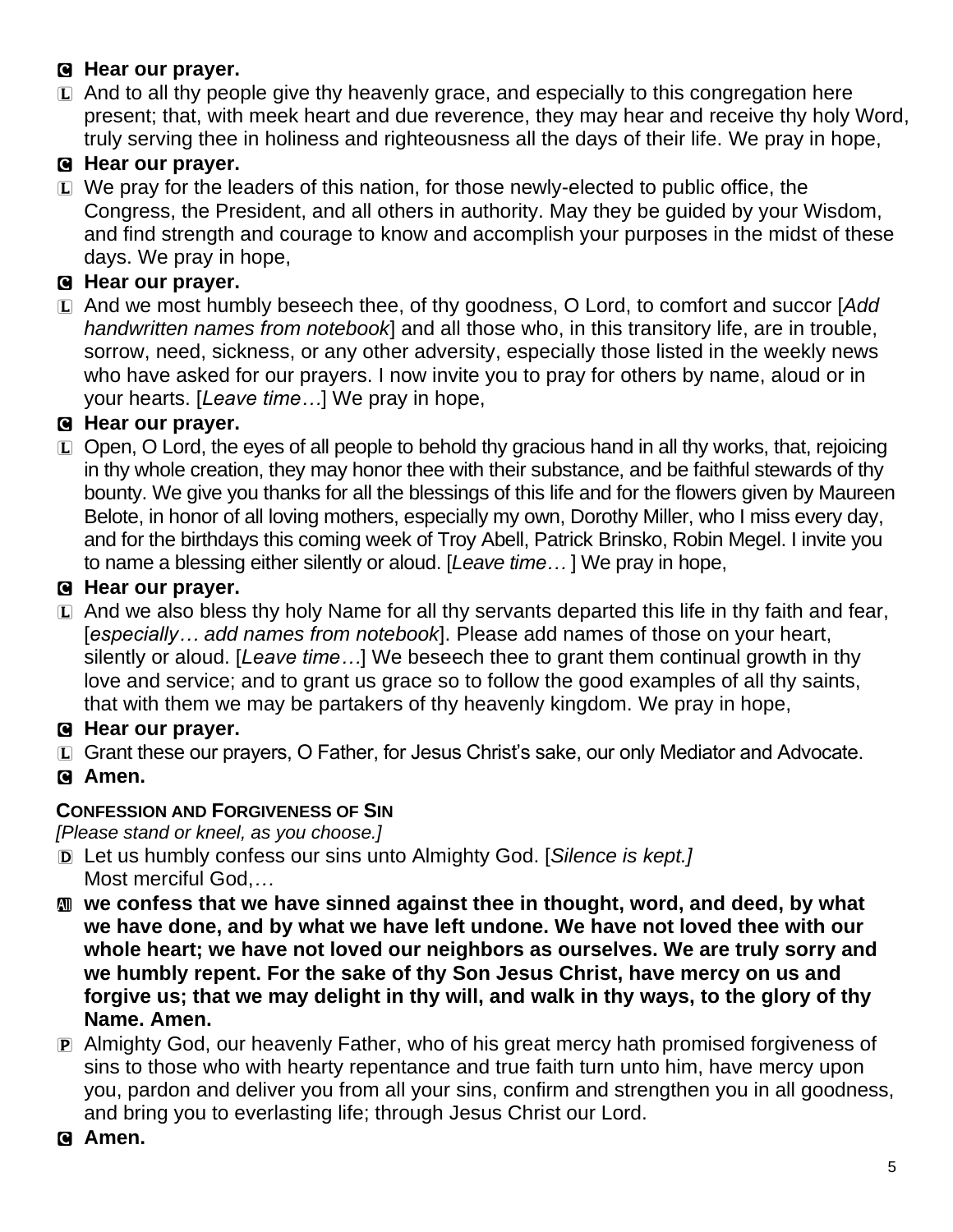## **THE PRAYERS AND BLESSINGS**

#### **THE PEACE**

*[Please stand.]*

 $\mathbf{P}$  The peace of the Lord be always with you.

C **And with thy spirit.**

# **THE HOLY COMMUNION**

#### **OFFERTORY SENTENCE**

D Let us with gladness present the offerings and oblations of our life and labor to the Lord.

[*Please be seated. The offering plates are on stands in the front and the back of the church. If you wish, you may place an offering there.*]

*[Please be seated.]*

**OFFERTORY** *Watchman, Tell Us of the Night* L. Mason

# **PRESENTATION OF THE OFFERINGS**

[*Please stand when invited by the Deacon.*]

D As we receive these gifts, we acknowledge

C **All things come from thee, O Lord and of thine own have we given thee.**

**THE GREAT THANKSGIVING:** Eucharistic Prayer I

- P The Lord be with you.
- C **And with thy spirit.**
- P Lift up your hearts.
- C **We lift them up unto the Lord.**
- P Let us give thanks unto our Lord God.
- C **It is meet and right so to do.**
- P It is very meet, right, and our bounden duty, that we should at all times, and in all places, give thanks unto thee, O Lord, holy Father, almighty, everlasting God. Because thou didst send thy beloved Son to redeem us from sin and death, and to make us heirs in him of everlasting life; that when he shall come again in power and great triumph to judge the world, we may without shame or fear rejoice to behold his appearing.
- P Therefore, with Angels and Archangels, and with all the company of heaven, we laud and magnify thy glorious Name; evermore praising thee, and saying,

# a **Holy, holy, holy, Lord God of Hosts Heaven and earth are full of thy glory. Glory be to thee, O Lord Most High.**

## **Blessed is he that cometh in the name of the Lord. Hosanna in the highest.**

*[Please kneel or stand, as you choose.]*

P All glory be to thee, Almighty God, our heavenly Father, for that thou, of thy tender mercy, didst give thine only Son Jesus Christ to suffer death upon the cross for our redemption; who made there, by his one oblation of himself once offered, a full, perfect, and sufficient sacrifice, oblation, and satisfaction, for the sins of the whole world; and did institute, and in his holy Gospel command us to continue, a perpetual memory of that his precious death and sacrifice, until his coming again.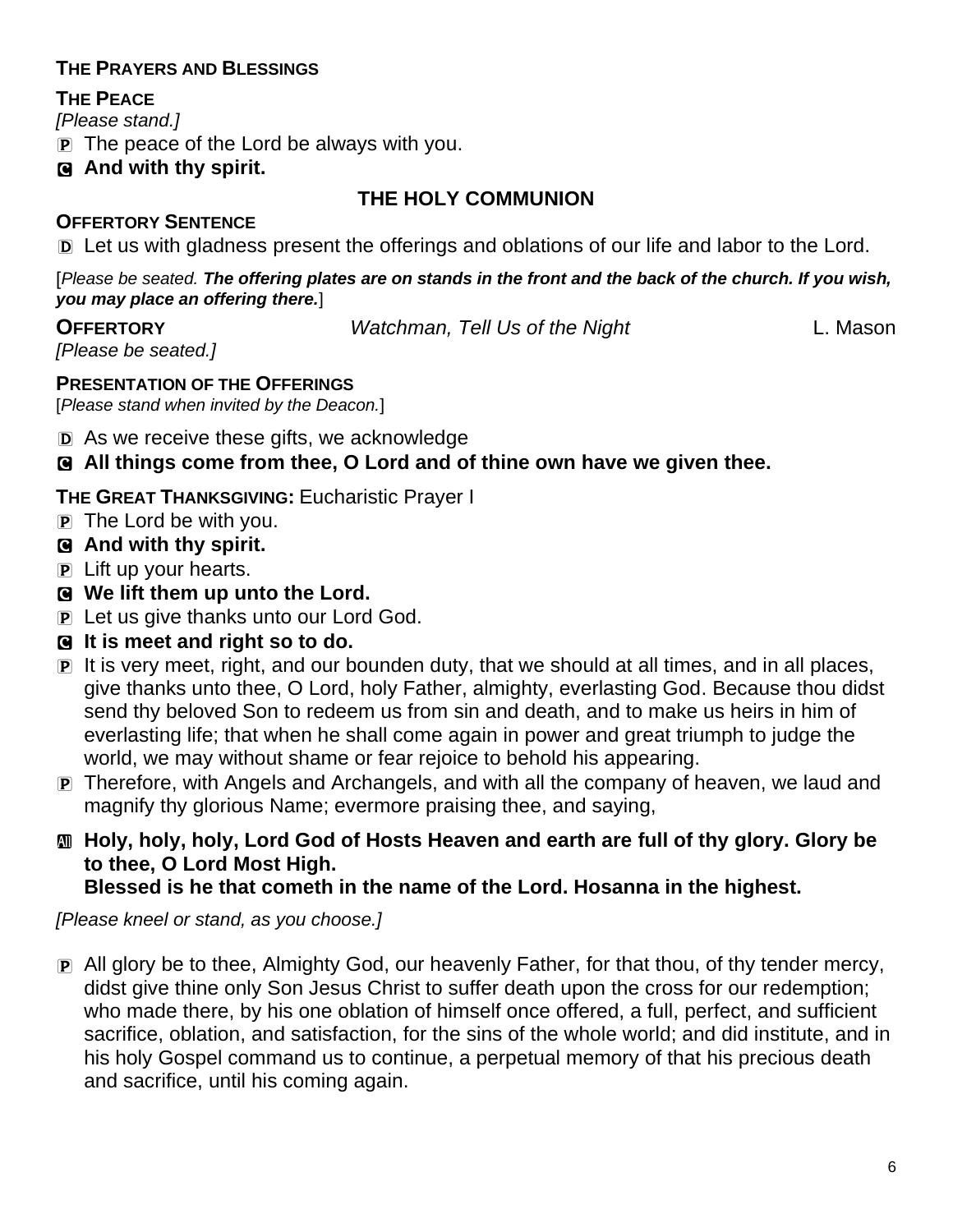P For in the night in which he was betrayed, he took bread; and when he had given thanks to thee, he broke it, and gave it to his disciples, saying, "Take, eat, this is my Body, which is given for you. Do this in remembrance of me."

Likewise, after supper, he took the cup; and when he had given thanks, he gave it to them, saying, "Drink ye all of this; for this is my Blood of the New Testament, which is shed for you, and for many, for the remission of sins. Do this, as oft as ye shall drink it, in remembrance of me."

- P Wherefore, O Lord and heavenly Father, according to the institution of thy dearly beloved Son our Savior Jesus Christ, we, thy humble servants, do celebrate and make here before thy divine Majesty, with these thy holy gifts, which we now offer unto thee, the memorial thy Son hath commanded us to make; having in remembrance his blessed passion and precious death, his mighty resurrection and glorious ascension; rendering unto thee most hearty thanks for the innumerable benefits procured unto us by the same. And we most humbly beseech thee, O merciful Father, to hear us; and, of thy almighty goodness, vouchsafe to bless and sanctify, with thy Word and Holy Spirit, these thy gifts and creatures of bread and wine; that we, receiving them according to thy Son our Savior Jesus Christ's holy institution, in remembrance of his death and passion, may be partakers of his most blessed Body and Blood.
- a **And we earnestly desire thy fatherly goodness mercifully to accept this our sacrifice of praise and thanksgiving; most humbly beseeching thee to grant that, by the merits and death of thy Son Jesus Christ, and through faith in his blood, we, and all thy whole Church, may obtain remission of our sins, and all other benefits of his passion. And here we offer and present unto thee, O Lord, our selves, our souls and bodies, to be a reasonable, holy, and living sacrifice unto thee; humbly beseeching thee that we, and all others who shall be partakers of this Holy Communion, may worthily receive the most precious Body and Blood of thy Son Jesus Christ, be filled with thy grace and heavenly benediction, and made one body with him, that he may dwell in us, and we in him. And although we are unworthy, through our manifold sins, to offer unto thee any sacrifice, yet we beseech thee to accept this our bounden duty and service, not weighing our merits, but pardoning our offenses, through Jesus Christ our Lord;**
- P By whom, and with whom, in the unity of the Holy Ghost, all honor and glory be unto thee, O Father Almighty, world without end.

# **M** AMEN.

# **THE LORD'S PRAYER**

- P And now, as our Savior Christ hath taught us, we are bold to say,
- $\text{M}$  **Our Father, who art in heaven, hallowed be thy Name, thy kingdom come, thy will be done, on earth as it is in heaven. Give us this day our daily bread. And forgive us our trespasses, as we forgive those who trespass against us. And lead us not into temptation, but deliver us from evil. For thine is the kingdom, and the power, and the glory, for ever and ever. Amen.**